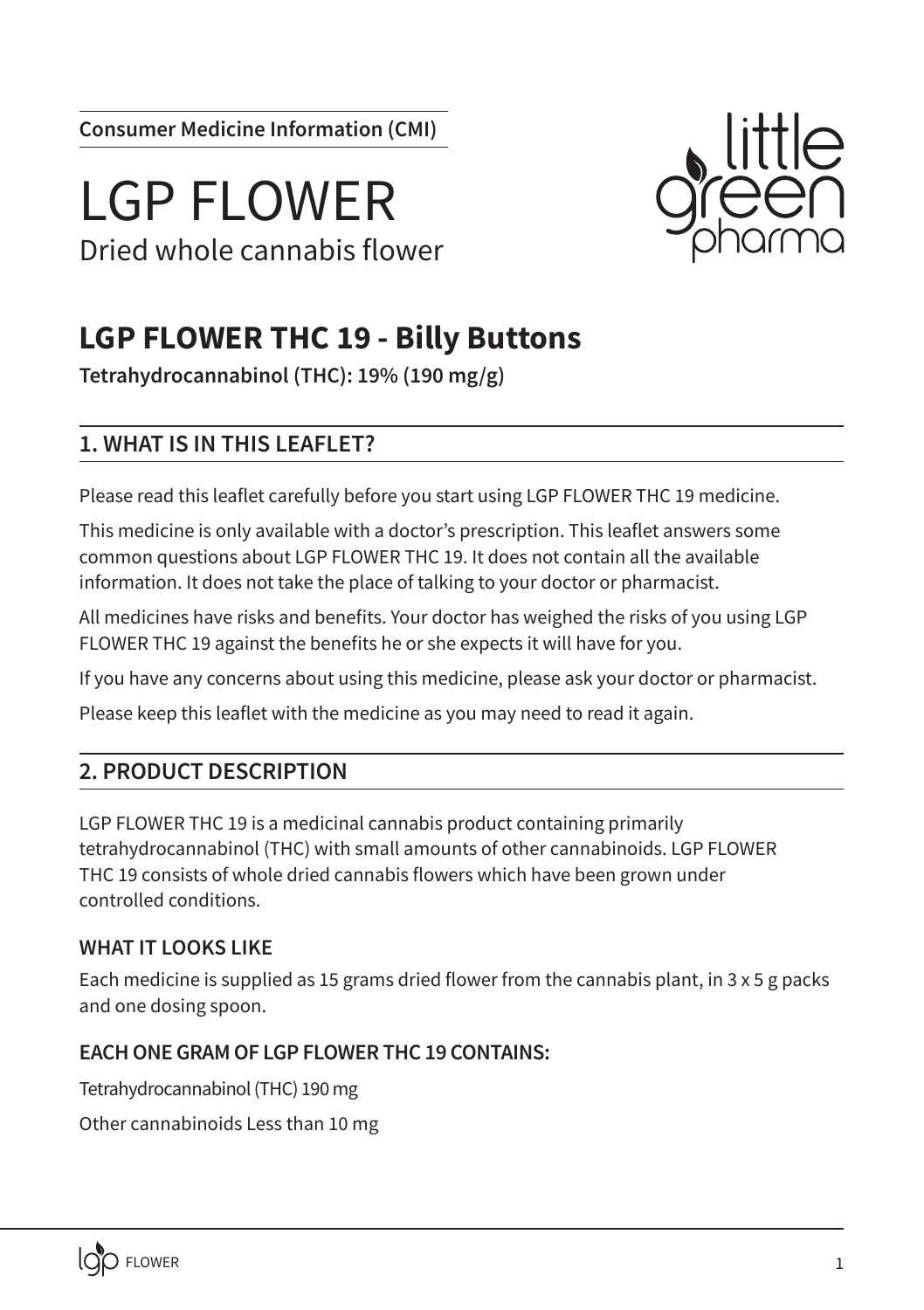# **3. WHAT IS LGP FLOWER THC 19 USED FOR?**

Medicinal cannabis products containing tetrahydrocannabinol (THC) may have a role in some medical conditions including: intractable chronic pain, not sufficiently responsive to other analgesics; pain associated with spasticity in multiple sclerosis (MS); pain associated with cancer in palliative care; cancer treatment induced nausea and vomiting; appetite loss; insomnia; posttraumatic stress disorder (PTSD); and abnormal muscle and body wasting.

The exact mechanism and magnitude of the effects of THC, is not fully understood. The THC in LGP FLOWER acts on specific targets in the body, known as cannabinoid receptors. These receptors are found naturally throughout the body, in many tissues and organs, but they are especially numerous in the brain and nervous system.

After assessing your clinical condition, your doctor may decide that LGP FLOWER THC 19 may be of benefit to you.

#### **Please ask your doctor if you have any questions about why LGP FLOWER THC 19 has been prescribed for you.**

The potential benefits as well as the unwanted effects associated with medicinal cannabis use may vary between individuals, and depending on the amount and type of medicinal cannabis used.

Your doctor will assess the suitability and dose of the LGP FLOWER THC 19 for your clinical condition.

# **4. BEFORE YOU TAKE LGP FLOWER THC 19**

#### **Do not use LGP FLOWER THC 19 if:**

- you are allergic to cannabis.
- you are pregnant, are planning to get  $\overline{a}$ pregnant, or you are breastfeeding.
- vou have a personal history of schizophrenia or psychosis.
- you are under 18 years of age.

#### **Tell your doctor before using LGP FLOWER THC 19 if:**

- you have liver, kidney, heart, or lung problems.
- you have epilepsy or recurrent seizures.
- you have a family history of serious mental disorders such as schizophrenia, psychosis, depression, or bipolar disorder.
- you have a history of alcohol or drug abuse or substance dependence.

**Do not take LGP FLOWER THC 19 after the expiry date has passed.**

**Do not take LGP FLOWER THC 19 if the packaging is damaged or shows signs of tampering.**

**If you are not sure whether you should start taking LGP FLOWER THC 19, please contact your doctor or pharmacist.**

#### **Taking LGP FLOWER THC 19 with other medicines.**

Some medicines may interact with LGP FLOWER THC 19.

These include any drugs which slow down the central nervous system, causing drowsiness. These may include sleeping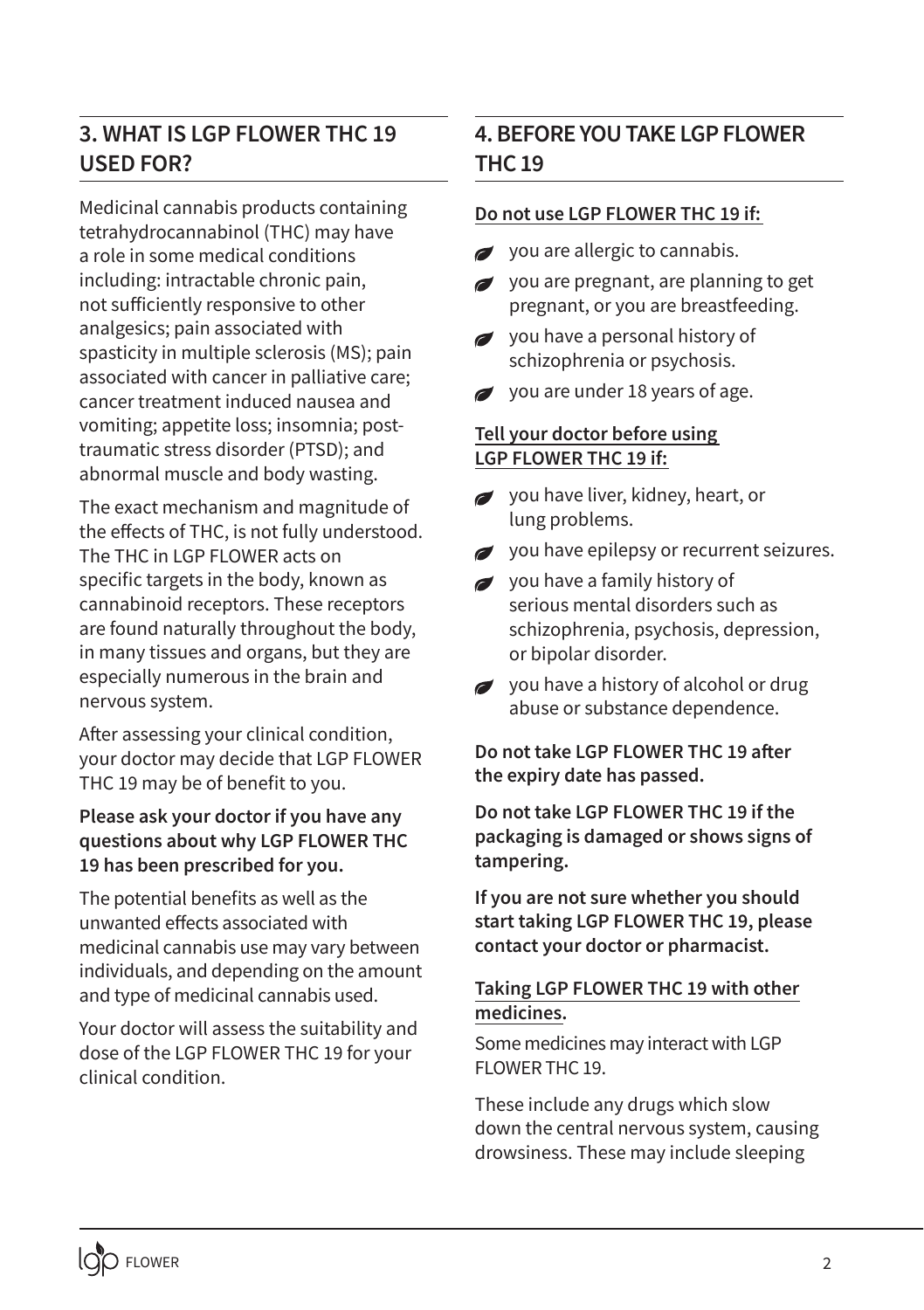pills, sedatives, some pain medicines, some allergy or cold medicines, anti-seizure medicines or alcohol.

Other drugs that may interfere with LGP FLOWER THC 19 include antiretroviral drugs used in the treatment of HIV/AIDS, some anti-depressants, stomach acid inhibitors, some antibiotic and antifungal medicines, certain heart medicines and Saint John's Wort.

These medicines may be affected by LGP FLOWER THC 19 or may affect how well it works. You may need different amounts of your medicine, or you may need to take different medicines.

Your doctor or pharmacist has more information on medicines to be careful with or avoid while taking LGP FLOWER THC 19.

# **5. HOW TO TAKE LGP FLOWER THC 19**

#### **HOW AND WHEN TO TAKE IT**

Your doctor will advise you on the most appropriate way to take LGP FLOWER THC 19.

There is not yet a scientifically defined dose of medicinal cannabis for many medical conditions. Your doctor will work with you to decide the dose of LGP FLOWER THC 19 that best suits you and your condition. If you have not consumed medicinal cannabis before, it would be prudent to have someone with you the first time you use it.

#### **Follow all directions given to you by your doctor and pharmacist.**

Your doctor will guide you how to start with a very low dose and gradually increase the dose using the approach of "Start Low, Go Slow".

You and your doctor will monitor the medicine's effectiveness and any unwanted effects.

#### **LGP FLOWER THC 19**

Your doctor will advise you how long you should keep taking LGP FLOWER THC 19 for.

## **IF YOU FORGET TO TAKE IT**

Wait until the next dose is due. **Do not take a double dose to make up for the dose that you missed.** This may increase the risk of getting unwanted effects.

# **THINGS YOU MUST DO**

Stop using LGP FLOWER THC 19 immediately and consult your doctor if you begin to experience any severe side effects (see section 7. SIDE EFFECTS).

If you are about to be started on any other new medicine tell your doctor and pharmacist that you are taking LGP FLOWER THC 19.

# **THINGS YOU MUST NOT DO**

Do not give LGP FLOWER THC to anyone else, even if they have the same condition as you.

LGP FLOWER THC 19 may make you feel differently than usual and slow your coordination, reaction times and motor skills.

#### **DO NOT DRIVE OR OPERATE HEAVY OR DANGEROUS MACHINERY WHILE TAKING LGP FLOWER THC 19.**

### **THINGS TO BE CAREFUL OF**

LGP FLOWER THC 19 may make you feel differently than usual. Discuss these aspects and any potential impacts on your daily activities.